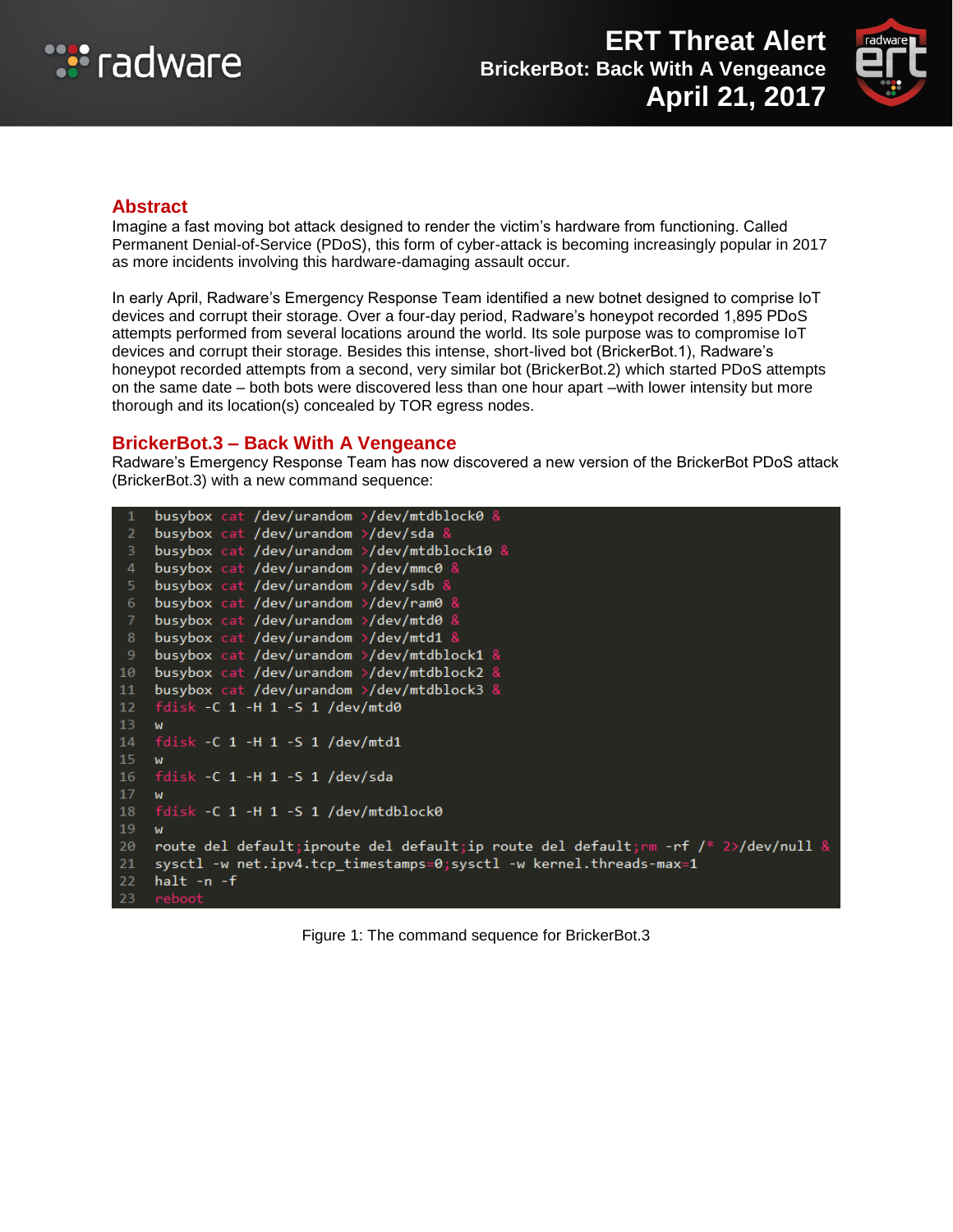





Figure 2: For reference, the BrickerBot.1 command sequence

Compared with the original BrickerBot.1, the sequence of commands is very similar. It does not start with fdisk – but goes straight to business. The first 6 block devices it tries to corrupt (up to and including /dev/ram0) correspond with the BrickerBot.1 attack. The devices mtd0,1 and mtdblock1,2,3 are new for the busybox version of BrickerBot. The fdisk commands to try to change the geometry of the block devices are identical to what BrickerBot.1 attempted. The end sequence again tries to disrupt connectivity by removing the default route and disabling TCP timestamps, wipe the root and limit the number of kernel threats to 1. The fork bomb [\(https://en.wikipedia.org/wiki/Fork\\_bomb\)](https://en.wikipedia.org/wiki/Fork_bomb) which was a signature feature for BrickerBot.2 is not present.

### **The First 12 Hours**

During the first 12 hours of the attack, a total of 1118 PDOS attempts were recorded. The attacks all originated from a limited number of clear net IP addresses. ZoomEye (https://www.zoomeye.org/) and Shodan [\(https://www.shodan.io/\)](https://www.shodan.io/) searches based on the source IPs of the attacks revealed all of them running an outdated version of the Dropbear SSH server (SSH-2.0-dropbear\_0.51, SSH-2.0 dropbear\_2013.58, and SSH-2.0-dropbear\_2014.63).

The attacks started at 12:00 GMT on April 21<sup>st</sup> and in its first 12 hours the number of bots performing the attacks grew up to 15 bots.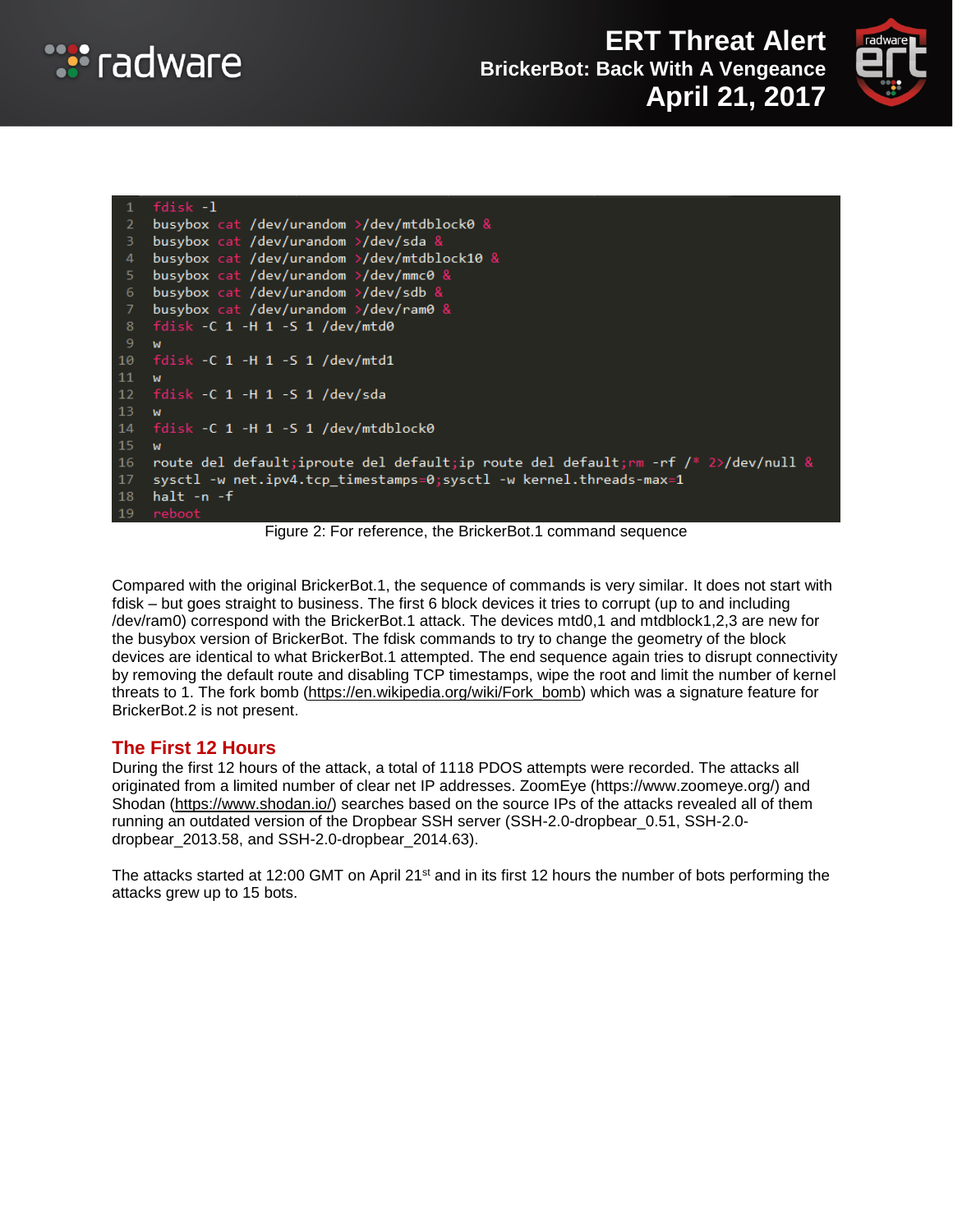





Figure 3: Bot growth timeline over a 12 hour period

The devices used to perform the PDoS attacks on Radware's honeypot do not correspond to the devices from BrickerBot.1. Although BrickerBot.1 was also abusing a limited number of clear net connected devices to perform its attack, there is no immediate correlation between both. For complete disclosure and transparency, the attacks were detected by a different honeypot than the one that detected the BrickerBot.1 and BrickerBot.2 attacks.

The devices that perform the attack are spread around the globe and do not concentrate in a specific region and do not correlate to the locations of the BrickerBot.1 sources.



Figure 4: Geographic distribution of devices used by BrickerBot.2 to perform attacks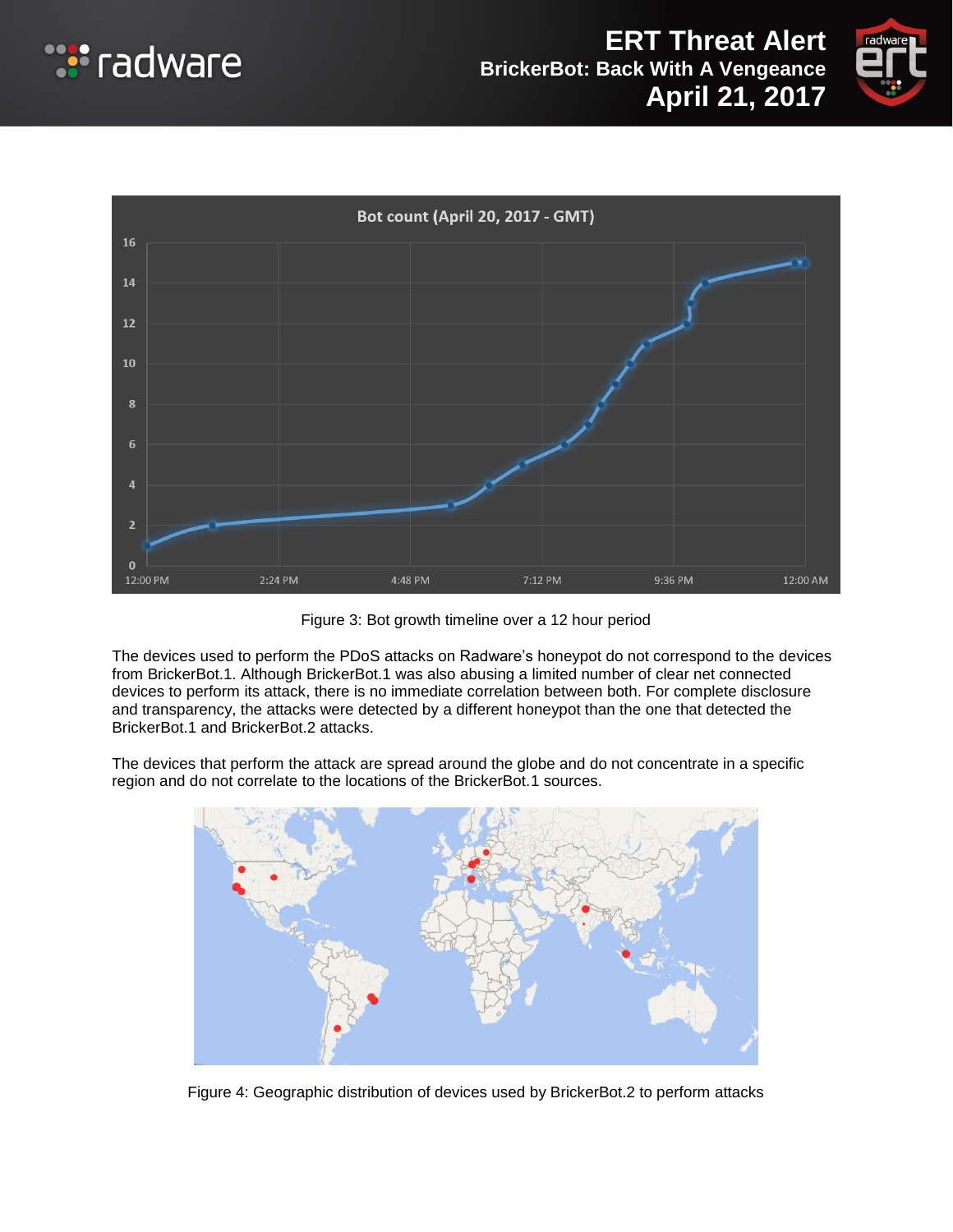



#### **An Exploit Vector Like Mirai**

In line with BrickerBot.1 and BrickerBot.2, this bot is also using the Mirai exploit vector to compromise the target. Any 'busybox' based Linux device that has Telnet exposed publically and has factory default credentials unchanged are a potential victim.

#### **BrickerBot.4**

Between 5:22pm and 8:44pm GMT the same honeypot also detected yet another, very similar sequence of commands. The attack was only attempted from a single device which was located on the Clearnet and upon investigation also had an outdated version of the Dropbear SSH server (SSH-2.0 dropbear\_2014.63). This isolated bot performed 90 attacks and was not seen again between 8:44pm and midnight.

```
fdisk -1
    busybox cat /dev/urandom >/dev/mtdblock0 &
    busybox cat /dev/urandom >/dev/sda &
    busybox cat /dev/urandom >/dev/mtdblock10 &
    busybox cat /dev/urandom >/dev/mmc0 &
    busybox cat /dev/urandom >/dev/sdb &
    busybox cat /dev/urandom >/dev/ram0 \&fdisk -C 1 -H 1 -S 1 /dev/mtd0
    W
10
    fdisk -C 1 -H 1 -S 1 /dev/mtd1
11fdisk -C 1 -H 1 -S 1 /dev/sda
12 -13 w14 fdisk -C 1 -H 1 -S 1 /dev/mtdblock0
15 - wroute del default; iproute del default; ip route del default; mm -rf /* 2>/dev/null &
16<sup>-1</sup>17
    sysctl -w net.ipv4.tcp_timestamps=0;sysctl -w kernel.threads-max=1
18 halt -n-f
```
Figure 5: The BrickerBot.4 command sequence has a few less block devices it attempts to corrupt compared to BrickerBot.3

### **The Author: Rob The JanitOr**

A few hours after finalizing this report, Catalin Cimpanu published his article on the author of BrickerBot [\(https://www.bleepingcomputer.com/news/security/brickerbot-author-claims-he-bricked-two-million](https://www.bleepingcomputer.com/news/security/brickerbot-author-claims-he-bricked-two-million-devices/)[devices/\)](https://www.bleepingcomputer.com/news/security/brickerbot-author-claims-he-bricked-two-million-devices/). A person who went by the name of Janit0r on Hackerforums alluded to be the author of BrickerBot on April 14<sup>th</sup>.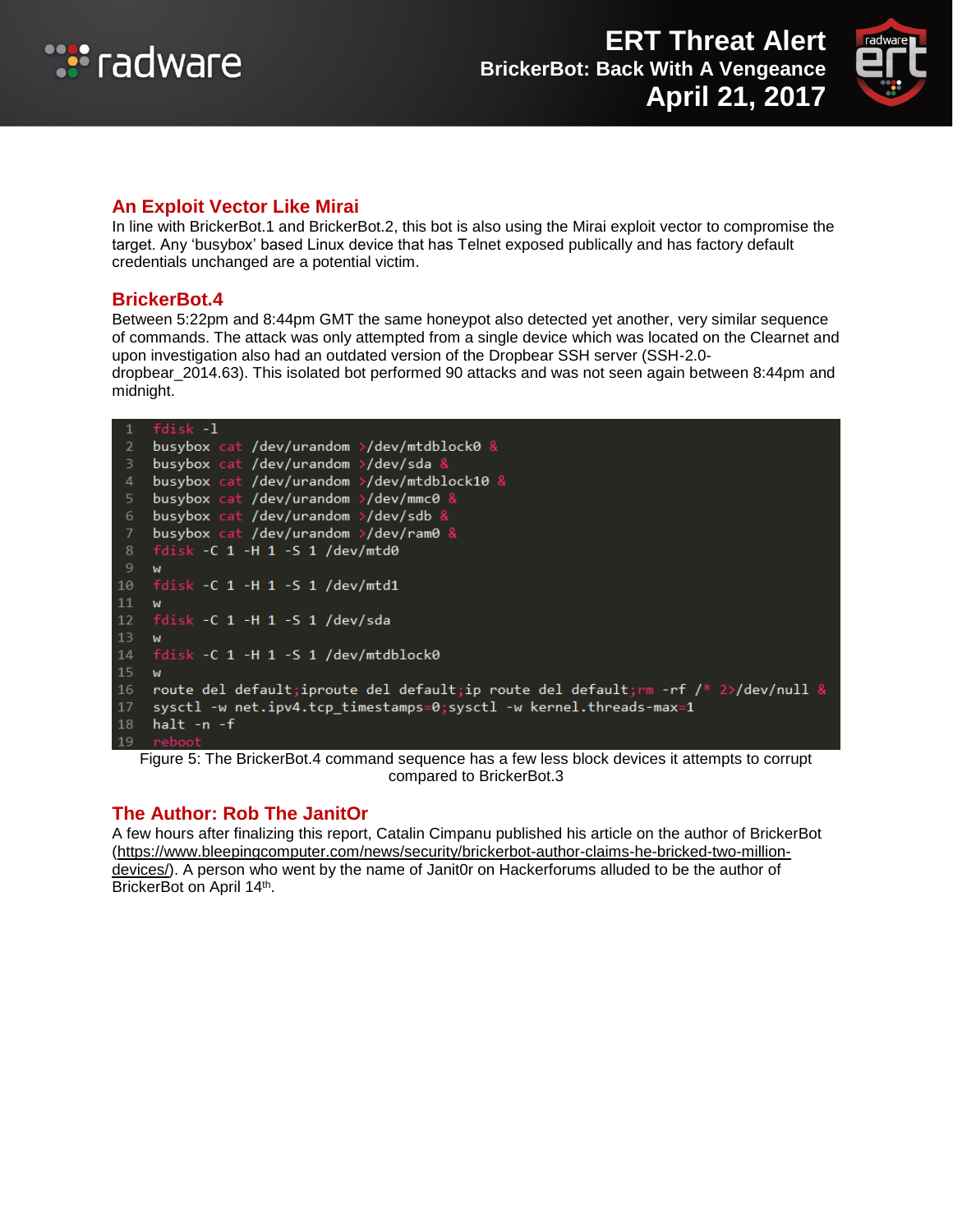



| <b>BrickerBot</b>                                                                                                                                                                                                                                             |                                                                      | <b>Thread Options</b> |
|---------------------------------------------------------------------------------------------------------------------------------------------------------------------------------------------------------------------------------------------------------------|----------------------------------------------------------------------|-----------------------|
| 04-11-2017, 06:37 AM                                                                                                                                                                                                                                          |                                                                      | <b>Post: #1</b>       |
| WhereDidYouGo01 &<br>Peasant                                                                                                                                                                                                                                  | Prestige: 0<br><b>Posts: 12</b><br>Joined: Mar 2017<br>Reputation: 0 |                       |
| I am sure you guys have heard about Bricker Bot. I have also heard that the source leaked. Does anyone here have the source for it?                                                                                                                           |                                                                      |                       |
| PM Find TS                                                                                                                                                                                                                                                    | Quote                                                                | Q+ Report             |
| <u> Estados ferrolista</u><br>Maria de Malache<br><b>8300 ADAY FOR NEWSIES</b>                                                                                                                                                                                |                                                                      |                       |
| 04-11-2017, 10:05 AM                                                                                                                                                                                                                                          |                                                                      | <b>Post: #2</b>       |
| Nipsu &<br>Knight<br>OO.                                                                                                                                                                                                                                      | Prestige: 6<br>Posts: 230<br>Joined: Dec 2015<br>Reputation: -18     |                       |
| Where did you hear that the source was leaked?                                                                                                                                                                                                                |                                                                      |                       |
| PM Find TS                                                                                                                                                                                                                                                    | $Q+$<br>Quote                                                        | Report                |
| 04-14-2017, 11:00 PM                                                                                                                                                                                                                                          |                                                                      | Post: #3              |
| ianit0r &<br>Peasant                                                                                                                                                                                                                                          | Prestige: 0<br>Posts: 4<br>Joined: Jan 2017<br>Reputation: 0         |                       |
| I'm gonna call bullshit on this rumor I'm pretty sure I'd be sitting in jail if someone had managed to snatch the full source off my desktop :P                                                                                                               |                                                                      |                       |
| The source isn't of any importance anyway. It has no 0-days and only has the two payloads you saw in Radware's report. People are making it out to be a bigger deal<br>than it is and I'm sure your IoT botnets are much larger now than they were in 2016 ;) |                                                                      |                       |
| So long and thanks for all the fish.                                                                                                                                                                                                                          |                                                                      |                       |
| Find TS<br><b>PM</b>                                                                                                                                                                                                                                          | $Q+$<br>Quote                                                        | Report                |

Figure 6: Excerpt of a conversation that includes JanitOr

The Janit0r reached out to Victor Gevers [\(https://twitter.com/0xDUDE\)](https://twitter.com/0xDUDE) based on a comment Victor made in one of the first articles on BrickerBot.1 and .2. The person confirmed he is the Janit0r on Hackforums and he is the author of BrickerBot.

> *The Janit0r: "Like so many others I was dismayed by the indiscriminate DDoS attacks by IoT botnets in 2016. I thought for sure that the large attacks would force the industry to finally get its act together, but after a few months of record-breaking attacks it became obvious that in spite of all the sincere efforts the problem couldn't be solved quickly enough by conventional means."*

Based on the Janit0r's discussion, BrickerBot is more complex and probably much larger than Radware initially believed.

> *The Janit0r: "I consider my project a form of "Internet Chemotherapy" I sometimes jokingly think of myself as The Doctor. Chemotherapy is a harsh treatment that nobody in their right mind would administer to a healthy patient, but the Internet*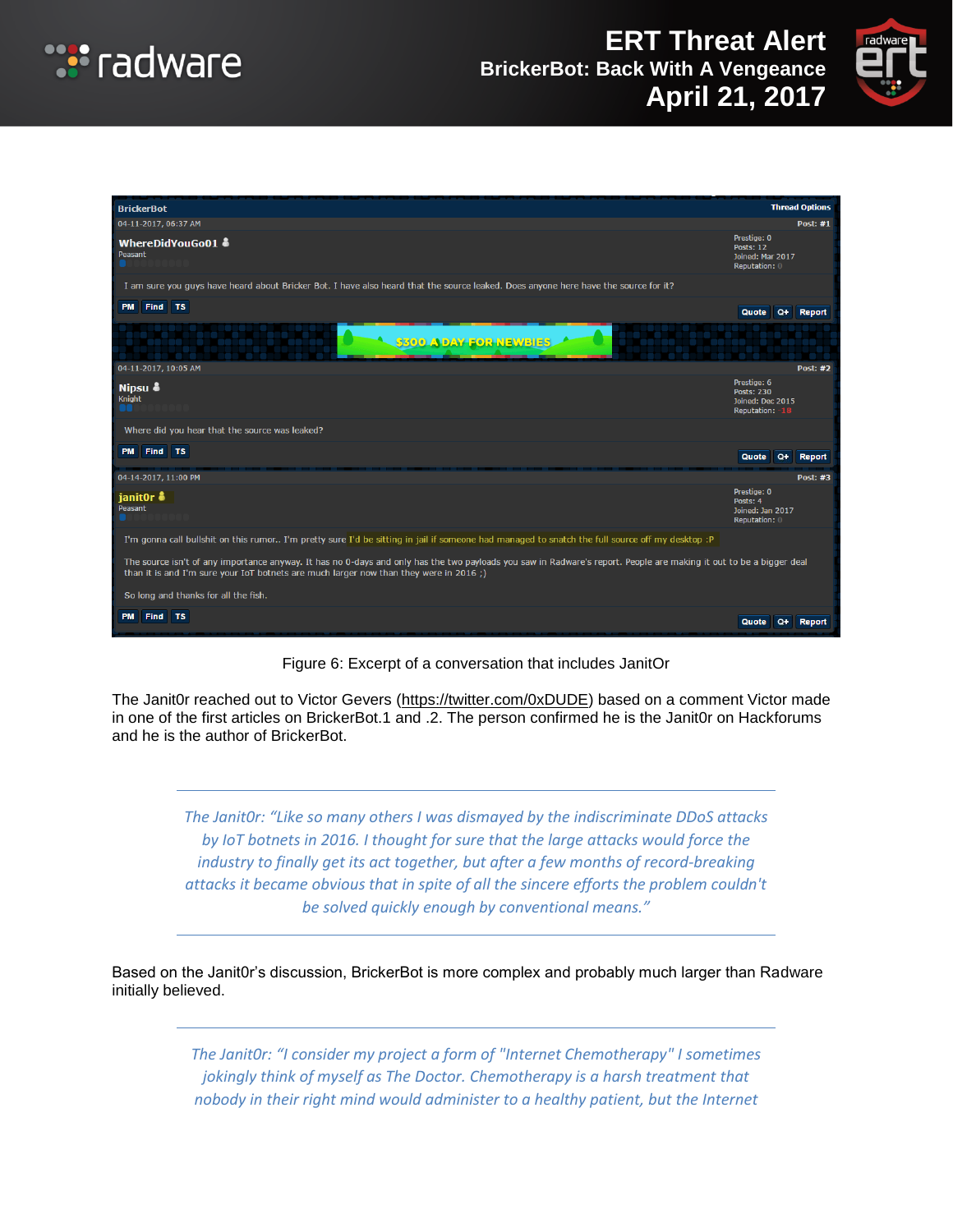



*was becoming seriously ill in Q3 and Q4/2016 and the moderate remedies were ineffective."*

For the time being, it does not seem like the Janit0r will stop BrickerBot attacks, or at least not until officials and hardware vendors take definitive action to improve the state of IoT security.

## **The Potential Damage**

BrickerBot.3 and BrickerBot.4, like BrickerBot.1, are targeting 'busybox'-based Linux devices, typically IoT devices such as IP camera's and DVRs. As mentioned in Radware's BrickerBot blog from April 13th [\(https://blog.radware.com/security/2017/04/brickerbot-dark-knight-iot/\)](https://blog.radware.com/security/2017/04/brickerbot-dark-knight-iot/), Radware tested the BrickerBot.1 command sequence and accessed its impact on a real life device. The device in question was a Sricam AP003 Metal Gun Type Waterproof Outdoor Bullet [\(https://www.amazon.com/Sricam-AP003-Waterproof-](https://www.amazon.com/Sricam-AP003-Waterproof-Wireless-Security/dp/B00MCKG1FY)[Wireless-Security/dp/B00MCKG1FY\)](https://www.amazon.com/Sricam-AP003-Waterproof-Wireless-Security/dp/B00MCKG1FY) IP camera which is known to be 'supported' by Mirai. Although this suggests thoughts of robustness, upon running the sequence of commands from BrickerBot.1, the camera got disconnected from the network and upon reboot was not responding anymore. Factory reset for that purpose provided via button on the camera did not recover the IoT device. It was effectively bricked.

### **Protecting Your IoT Devices**

It is not possible to assess how widely spread the attacks are, but the potential damage BrickerBot.3 poses a clear and present danger for any IoT device with factory default credentials. As the attacks are still ongoing, Radware advises the following:

- Change the device's factory default credentials.
- Disable Telnet access to the device.
- Use Network Behavioral Analysis to detect anomalies in traffic and combine this with automatic signature generation for fast and effective mitigation.
- Use User/Entity behavioral analysis (UEBA) to spot granular anomalies in traffic early.
- Gateway devices allow blocking Telnet default credentials. Use a DPI signature to detect default credentials and/or provided command sequences.

### **Effective DDoS Protection Essentials**

As civil protests are more and more often accompanied with cyber-attacks, authorities and corporations have to adjust their protection strategies to prevent possible network outages, data leakage and reputation loss.

- **Hybrid DDoS Protection** on premise and cloud-based solutions for real-time protection that also addresses high volume attacks and protects from pipe saturation.
- **Behavioral-Based Detection** to quickly and accurately identify and block anomalies while allowing legitimate traffic through.
- **Real-Time Signature Creation** to promptly protect from unknown threats and 0-day attacks.
- **Cyber-Security Emergency Response Plan** that includes a dedicated team of security experts.

## **Effective Web Application Protection Essentials**

- **Full coverage of OWASP Top-10** application vulnerabilities
- **Low false positive rate –** using negative and positive security models for maximum accuracy
- **Auto policy generation** capabilities for the widest coverage with the lowest operational effort